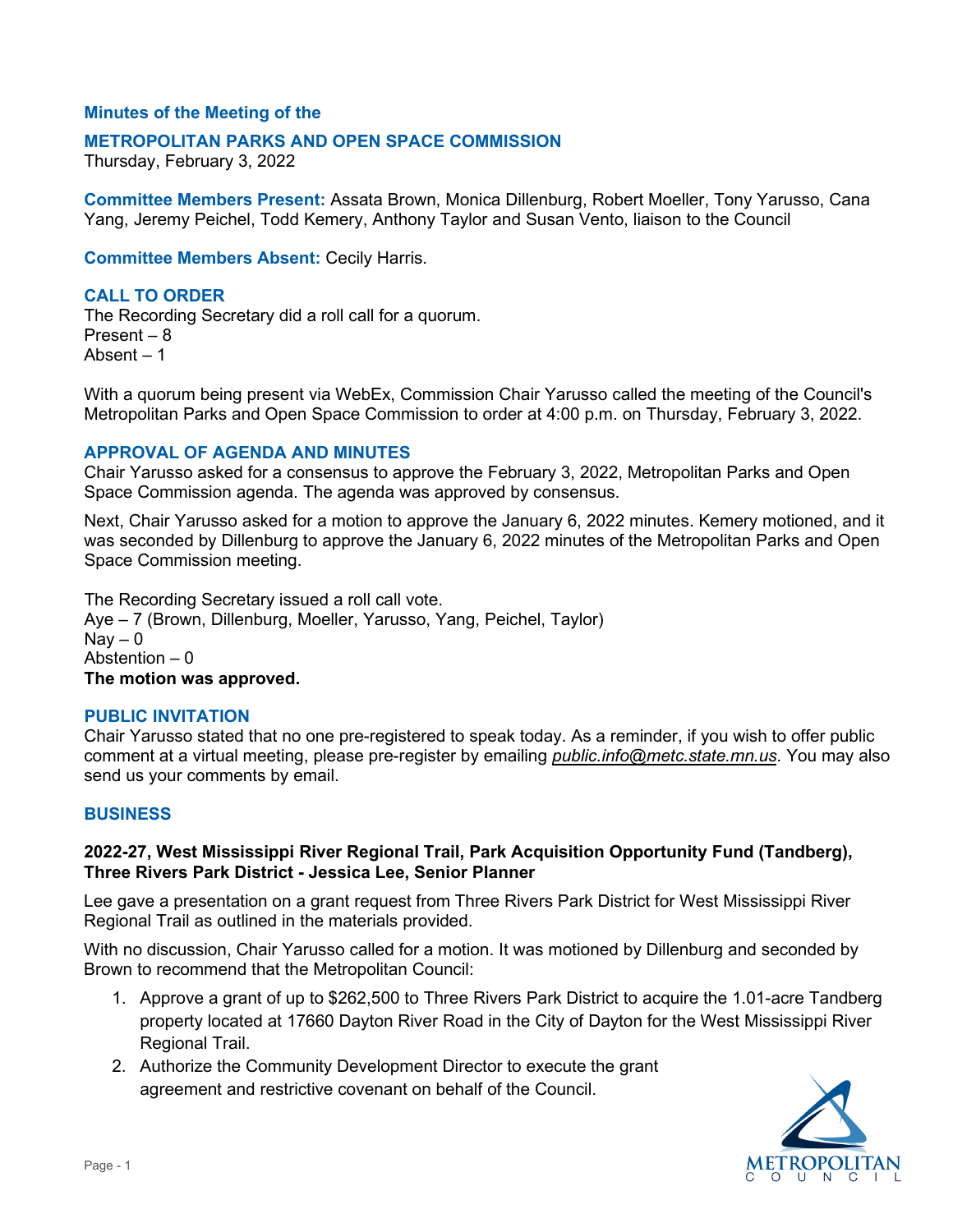With no further discussion, Chair Yarusso called for a vote. The recording secretary issued a roll call vote.

 Aye – 7 (Brown, Dillenburg, Moeller, Yarusso, Yang, Peichel, Taylor) Nay – 0 Abstention – 0 **The motion was approved.** 

## **2022-28, Lake Byllesby Regional Park, Park Acquisition Opportunity Fund (Augustine/Schluesner), Dakota County - Jessica Lee, Senior Planner**

 Lee gave a presentation on a grant request from Dakota County for Lake Byllesby Regional Park as outlined in the materials provided.

 With no discussion, Chair Yarusso called for a motion. It was motioned by Moeller and seconded by Brown to recommend that the Metropolitan Council:

- 1. Approve a grant of up to \$363,411 to Dakota County to acquire the 110.3-acre Augustine/Schluesner property, located in Randolph and Sciota Townships, for Lake Byllesby Regional Park.
- 2. Authorize the Community Development Director to execute the grant agreement and restrictive covenant on behalf of the Council.

With no further discussion, Chair Yarusso called for a vote. The recording secretary issued a roll call vote.

 Nay – 0 Abstention – 0 Aye –8 (Brown, Dillenburg, Moeller, Yarusso, Yang, Peichel, Kemery, Taylor)

# **The motion was approved.**

## **INFORMATION**

## **Equity Nudge: Exploring the Regional Parks and Trails Equity Tool - Darcie Vandegrift, Principal Researcher**

Vandegrift shared a tool developed to better understand the demographics of the metro region in relation to existing and planned parks and trails. She conducted a demonstration of how to explore this Regional Parks and Trails Equity Tool on the Council's website and noted there is a link within the materials provided.

Moeller stated he is impressed with this equity tool.

Mullin suggested the best way to learn more about this tool is to 'play around' with it on the website.

 districts) with the data provided in the maps and discussed examples. Chair Yarusso suggested commissioners think about combining personal local knowledge (from their own

 Taylor asked, who is the audience for this tool? Vandegrift responded that it is for park and trail planners as research staff. they work on long-range plans, as well as for outreach and engagement specialists, and programing and

 Income (AMI) and asked, where does that number come from. Vandegrift stated that this value is benchmarked to a federal standard. She would be happy to research it further if Commissioners are Taylor discussed the language used referring to the percentage of poverty as opposed to Area Median interested.

Lisa Barajas discussed federal standards used to establish these numbers. Vandegrift added there is an option to choose a medium household income.